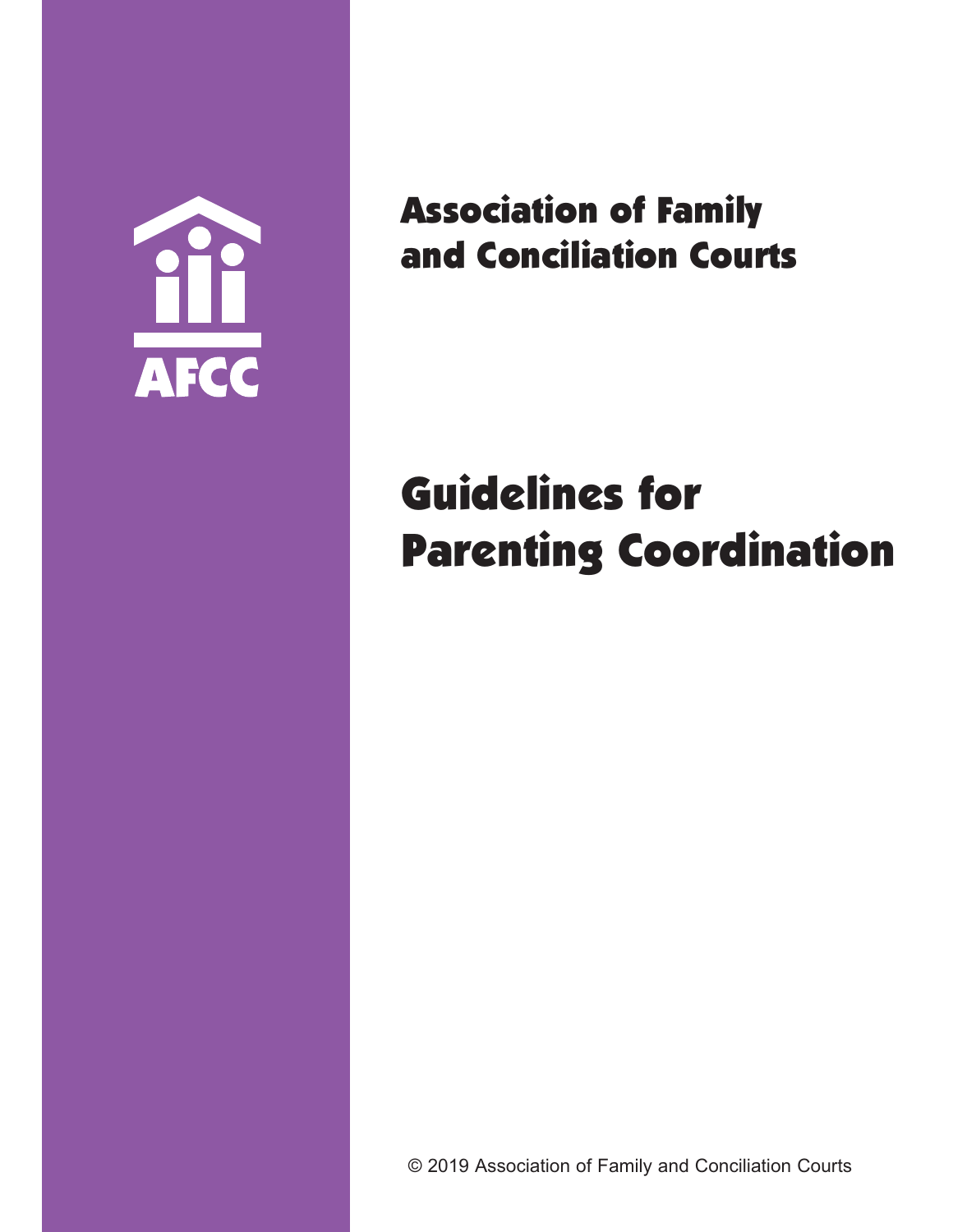**Guidelines for Parenting Coordination**

**Developed by**

**The AFCC Task Force on Parenting Coordination**

**2017-19**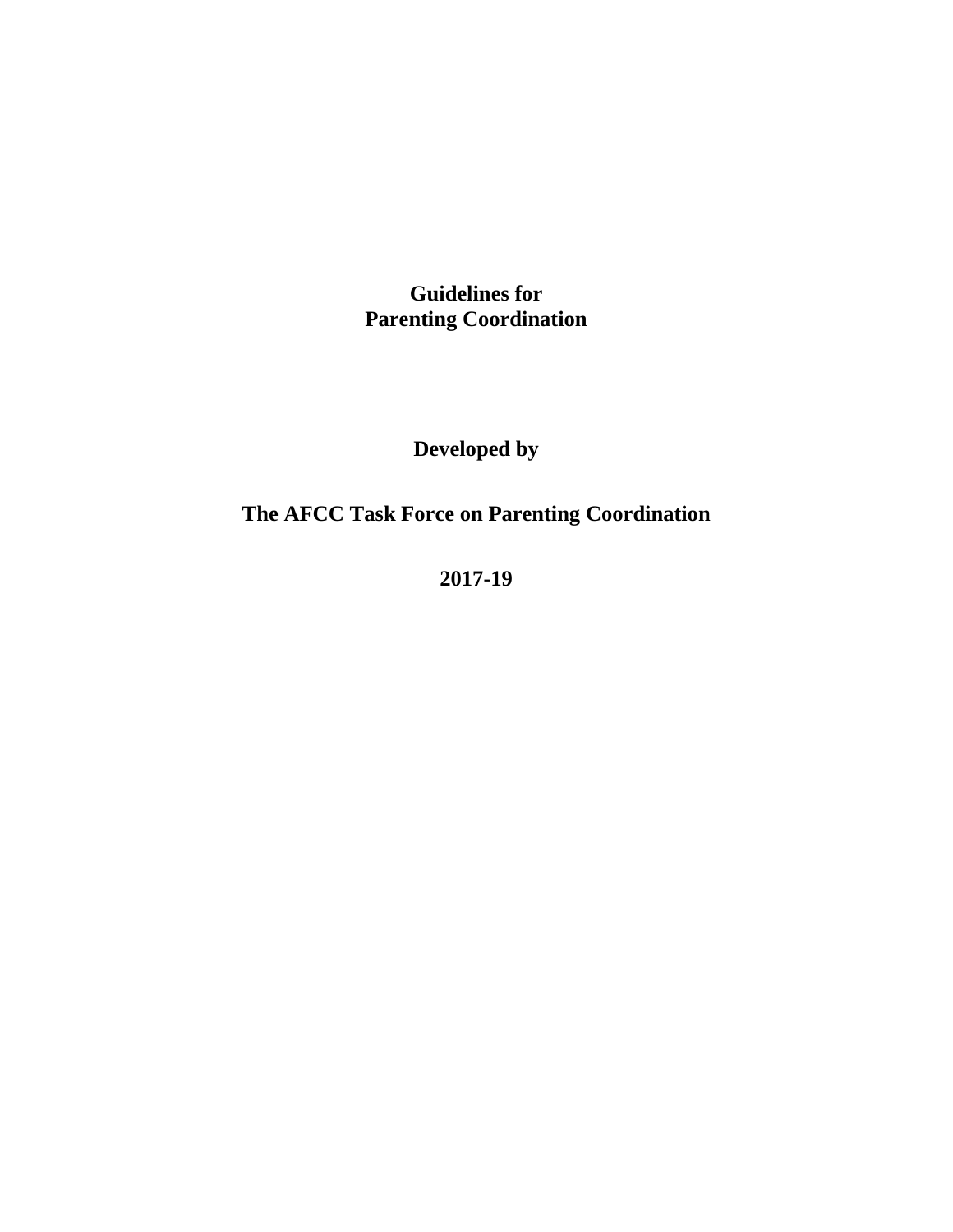#### **Foreword**

The Guidelines for Parenting Coordination ("Guidelines") are the product of the interdisciplinary AFCC Task Force on Parenting Coordination ("Task Force"). These Guidelines build on two previous AFCC task forces, which produced the report, "Parenting Coordination: Implementation Issues"<sup>1</sup> and the first set of AFCC Guidelines for Parenting Coordination.<sup>2</sup>

It is noteworthy that, as the parenting coordination model has been implemented in various jurisdictions, there has been variation in the authority of a parenting coordinator ("PC"), the stage of the legal process when a PC is appointed, the various functions of a PC, the qualifications and training of a PC, and the best practices for the role.

In 2017, then AFCC President Annette Burns recognized the need to update the 2005 Guidelines to reflect developments that had occurred worldwide since the Guidelines were first promulgated. She appointed the current Task Force on Parenting Coordination ("Task Force"). Task Force members met monthly via videoconference and in person at AFCC Conferences in Boston, Massachusetts (June 2017), Milwaukee, Wisconsin (November 2017), Washington, D.C. (June 2018) and Denver, Colorado (November 2018).

While revising the 2005 Guidelines, the Task Force identified issues in need of exploration: use of technology in parenting coordination; parenting coordination when intimate partner violence (IPV) is an issue; diversity awareness and responsiveness; and, the evolution and impact of legal directives since the emergence of parenting coordination.

To inform the process, two subcommittees were formed. The Legal Subcommittee reviewed current case law, statutes, rules, and regulations across jurisdictions and identified key differences and nuances in the law. This subcommittee also looked at practices in jurisdictions that are currently without formal laws pertaining to parenting coordination, those where law is being developed, and some of the policies and practices in countries where the practice of parenting coordination is emerging. The updated Guidelines are intended to reflect current developments while respecting variances in law and practice across jurisdictions.

The Resource Subcommittee identified resources including publications and other resources that have served to inform and document the practice of parenting coordination as it has advanced over the last approximately 12 years.

Feedback from AFCC membership was solicited throughout the process in several ways: (1) The Task Force surveyed AFCC members to examine parenting coordination practices<sup>3</sup>; (2) open forums and breakout sessions focusing on the Guidelines were held at AFCC conferences in

<sup>&</sup>lt;sup>1</sup> See AFCC Task Force on Parenting Coordination, Parenting Coordination: Implementation Issues, (2003) *Family Court Review*, 41(4). 533-541.

<sup>&</sup>lt;sup>2</sup> See Guidelines for Parenting Coordination developed by the AFCC Task Force on Parenting

Coordination, (2006), *Family Court Review*, 41 (1), 164-181.

<sup>3</sup> Much appreciation to Michael Saini, Ph.D., Associate Professor, Factor-Inwentash Faculty of Social Work, for his assistance in developing the surveys and data analysis.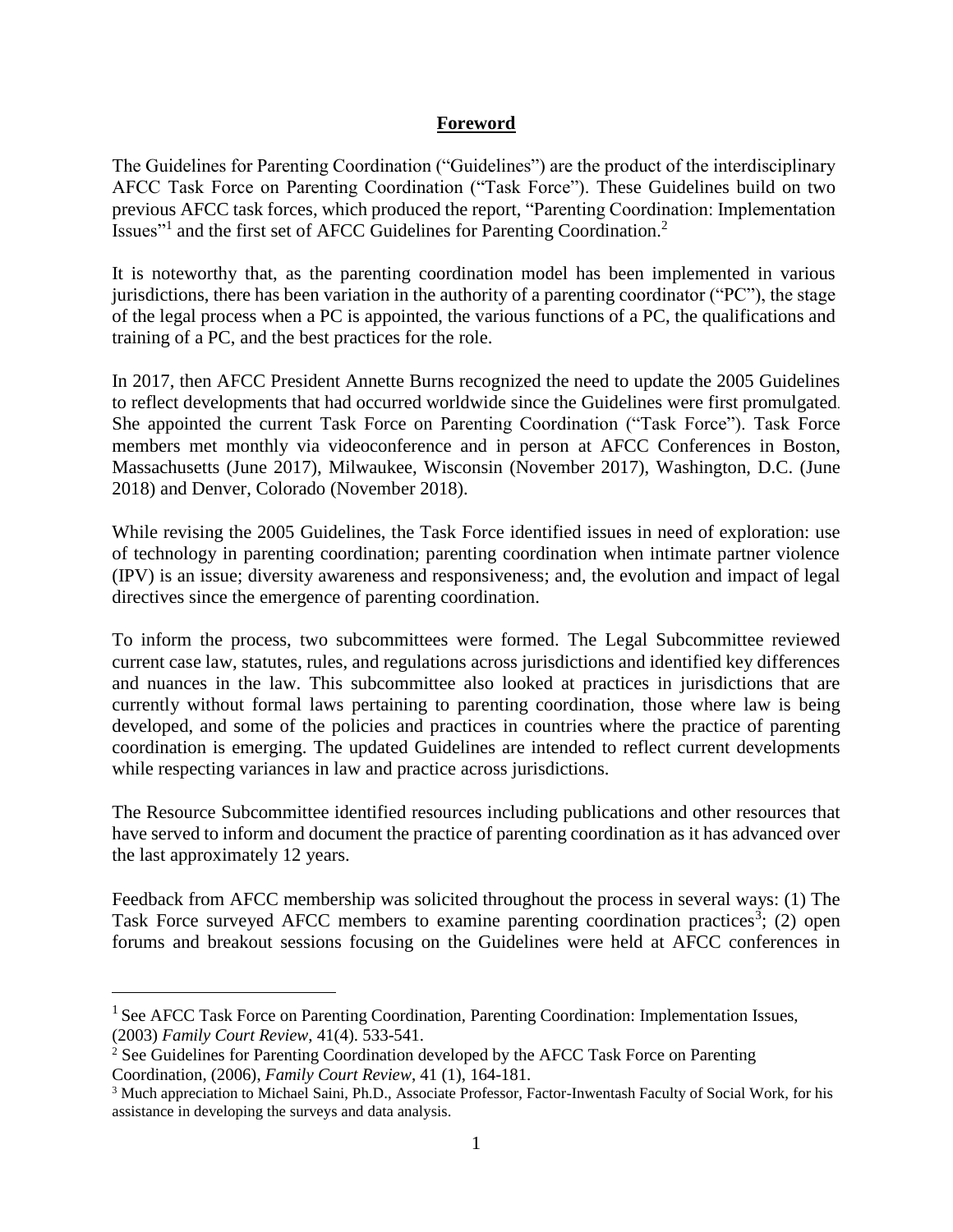Milwaukee, Wisconsin; Denver, Colorado; Washington DC; and, (3) draft Guidelines, were posted for public comment, resulting in numerous revisions.

**The members of the AFCC Task Force on Parenting Coordination (2017 - 2019) were:** Debra K. Carter, Ph.D., Chair; Ann M. Ordway, J.D., Ph.D. and Linda Fieldstone, M.Ed., Reporters; Hon. Dolores Bomrad, J.D.; Dominic D'Abate, Ph.D.; Barbara Fidler, Ph.D.; Alexander Jones, J.D., MSW; Mindy Mitnick, Ed.M., M.A.; John A. Moran, Ph.D.; Daniel T. Nau, J.D.; Matthew Sullivan, Ph.D.; Robin Belcher-Timme, Psy.D., ABPP.; and, Leslye Hunter, M.A., AFCC Associate Director.

#### **GUIDELINES FOR PARENTING COORDINATION**

#### **Overview**

Parenting coordination is a hybrid legal-mental health role that combines assessment, education, case management, conflict management, dispute resolution, and, at times, decision-making functions. Parenting coordination is a child-focused process conducted by a licensed mental health or family law professional, or a certified, qualified or regulated family mediator under the rules or laws of their jurisdiction, with practical professional experience with high conflict family cases. The parenting coordinator ("PC") assists coparents<sup>4</sup> engaged in high conflict coparenting to implement their parenting plan by: (1) facilitating the resolution of their disputes in a timely manner; (2) educating coparents about children's needs; and, (3) with prior approval of coparents or the court, making decisions within the scope of the court order or appointment contract. A PC seeks to protect and sustain safe, healthy, and meaningful parent-child relationships.

Parenting coordination is for coparents who are unable or unwilling to jointly make parenting decisions, communicate effectively, comply with parenting agreements and orders or shield their children from the impact of parental conflict. A PC makes recommendations and, if authorized, legally binding decisions for coparents and may report to the court; therefore, a PC should be appointed by and accountable to the court. Both coparents may agree to participate in the parenting coordination process, and in some jurisdictions this agreement may be implemented without a court order. However, a court order is prudent in these cases. The authority inherent in the role of a PC is substantial whether stipulated by coparents or ordered by the court. Therefore, it is important that any jurisdiction implementing parenting coordination adopt and adhere to a set of guidelines for parenting coordination practice and programs.

The dispute resolution process central to a PC's role may be inappropriate and potentially misused by perpetrators of intimate partner violence (IPV), who have exhibited or are continuing to exhibit patterns of violence, threat, intimidation, and coercive control over their coparent. Accordingly,

<sup>4</sup> Coparent refers to an individual who shares legal responsibility for a child with another individual, regardless of biological relationship or the circumstances under which responsibility has been initiated or defined. Coparents may include grandparents, guardians, or others who serve in a quasi-parenting role with a child.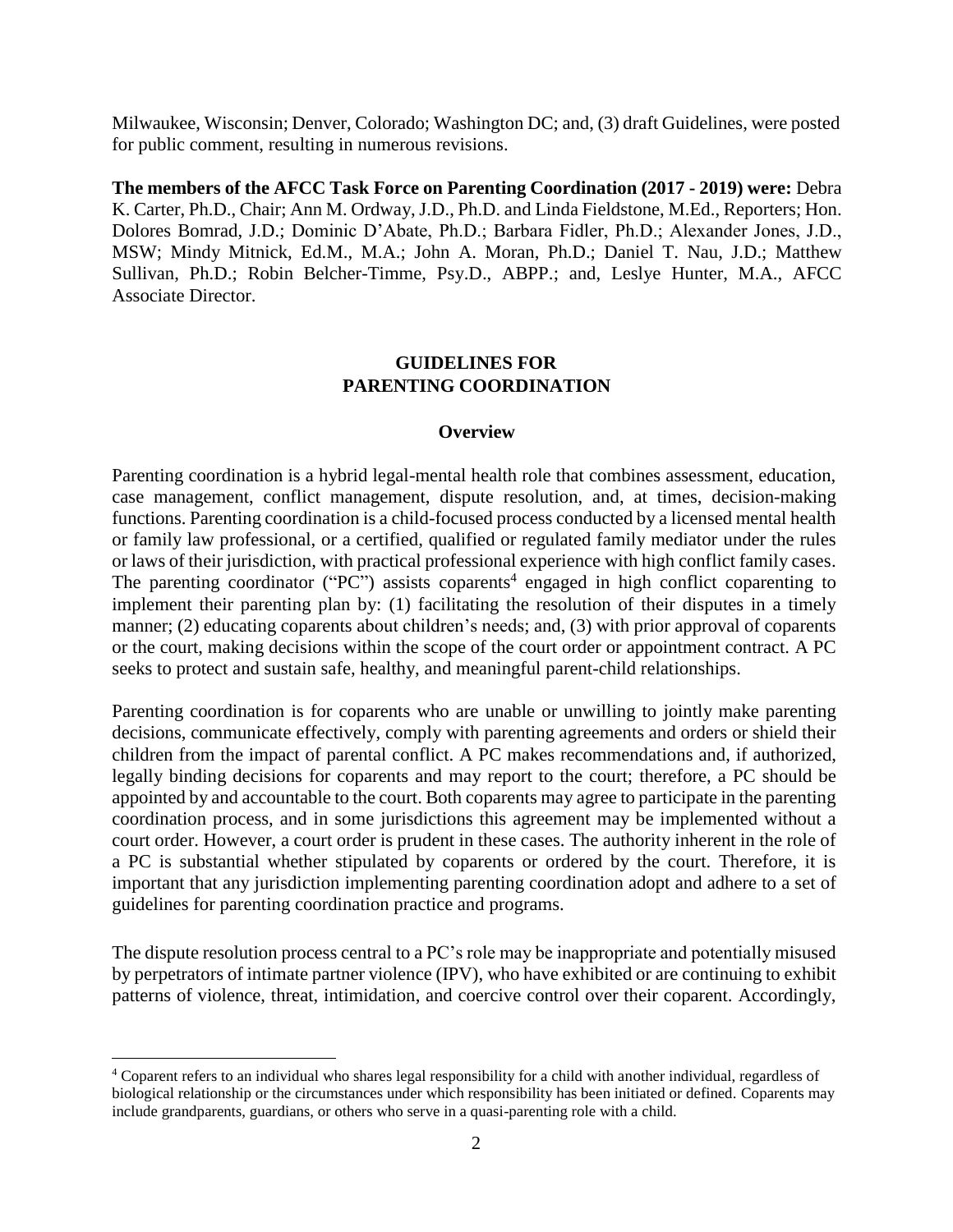each jurisdiction should have in place a clearly delineated process to develop specialized parenting coordination protocols, screening, procedures, and training in cases involving IPV.

The purpose of these Guidelines is to provide detailed guidance related to**:**

1. practice for PCs;

2. ethical obligations and conduct of PCs;

3. PC qualifications, including relevant education, training and experience;

4. assistance to courts, professional organizations, educational institutions, and professionals that are developing and implementing parenting coordination programs.

# **The Guidelines for Parenting Coordination include different levels of guidance.**

These Guidelines are aspirational and offer guidance in best practices, qualifications, training and ethical obligations for PCs. AFCC does not intend these Guidelines to define mandatory practice and they are not intended to create legal rules or standards of liability. Each jurisdiction may vary in its practices; however, minimum guidelines and best practices are provided. The word "shall" is typically used in the guidelines not because AFCC enforces or requires adherence, but to be consistent generally with practice requirements of other regulatory bodies and are thought to be best practice.

• Use of the term "may" is the lowest strength of guidance and indicates a practice a PC should consider adopting, but from which the PC may deviate in the exercise of good professional judgment and may be related to jurisdictional variances or other circumstances.

• Use of the term "should" indicates that the practice described is highly desirable and should be departed from only with very strong reason.

• Use of the term "shall" is a higher level of guidance to a PC, indicating that the PC should not have discretion to depart from the practice described.

# **Guideline I - Competence**

## **A PC shall be qualified by education and training to undertake parenting coordination and shall continue to develop professionally in their associated roles and functions.**

A. **Professional Background and Experience.** A PC shall be a licensed mental health or family law professional, or a certified, qualified or regulated family mediator, under the rules or laws of their jurisdiction. A PC should also have extensive practical professional experience with family cases involving high conflict coparenting dynamics.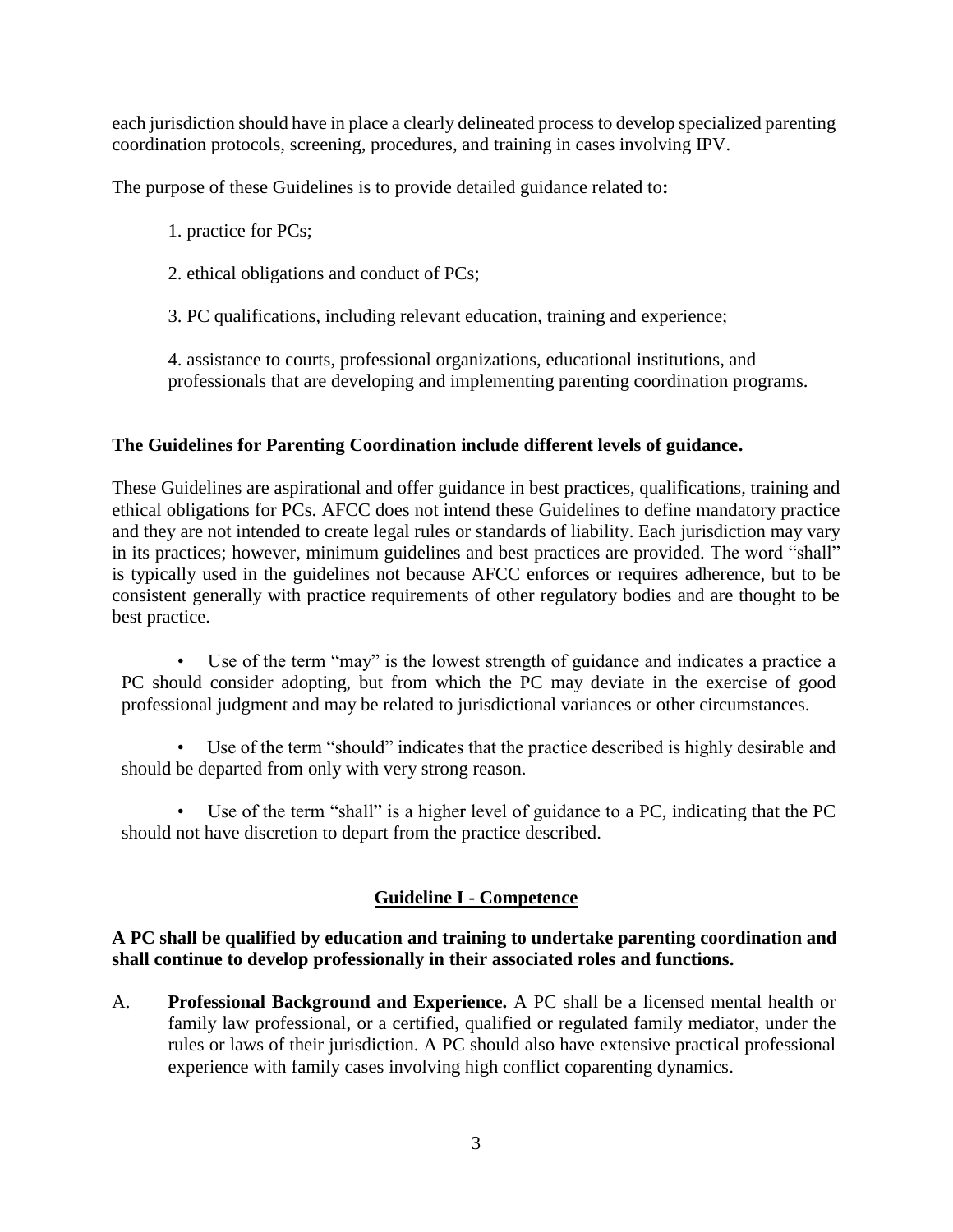- B. **Family Mediation Training.** A PC should have training and experience in family mediation. A PC should become a certified, qualified, or regulated family mediator under the rules or laws of the jurisdiction where he or she practices, if such certification, qualification, or regulation is available.
- C. **Parenting Coordination Training.** A PC shall have training in the parenting coordination process, family dynamics in separation and divorce, dynamics related to parents who were never married to each other, child development, parenting coordination methods and techniques, court specific parenting coordination procedures, family law as it pertains to the parenting coordination process, intimate partner violence, child maltreatment and other safety issues relevant to the parenting coordination process, ethical considerations pertaining to the parenting coordination process, diversity as it affects the parenting coordination process, coparenting relationships, and the use of technology within the parenting coordination process. Recommendations for Comprehensive Training of Parenting Coordinators incorporating specific modules are included as Appendix A.
- D. **Arbitration/Decision-Making Training.** A PC shall have training in decision-making processes where this function of the PC role is permissible by law.
- E. **Continuing Education:** A PC shall maintain professional competence in the parenting coordination process. A PC shall regularly participate in educational activities promoting professional growth<sup>5</sup>.
- F. **Laws and Guidelines.** A PC shall be familiar with the laws governing parenting coordination practice in their jurisdiction, if any, and to comply with those laws. Where specific guidelines conflict, a PC should first comply with the law in the jurisdiction where that PC is practicing, as well as their professional codes of conduct.
- G. **Circumstances Affecting Competence and Role as PC.** A PC shall decline an appointment, withdraw, or request appropriate assistance when the facts and circumstances of the case are beyond a PC's skill or expertise, or personal circumstances (e.g., medical, mental health, substance misuse or dependence, etc.) exist that compromise a PC's ability to perform their role.
- H. **Consultation.** A PC may participate in collegial or peer consultation or mentoring to receive feedback and support on cases, as needed, subject to confidentiality requirements set forth in Guideline V. Consultation is distinguished from supervision in that a PC can choose whether to follow advice from the consultant; a consultant has no authority over the actions or behavior of a PC who consults with them; and, the consultant does not assume responsibility nor incur liability for any actions taken by a PC before, during, or following the consultation.
- I. **Diversity Awareness and Responsiveness.** A PC shall obtain continuing education for diversity awareness to ensure they are providing responsive and competent services, taking

<sup>5</sup> AFCC Guidelines for the Use of Social Science Research in Family Law (2019), *Family Court Review*, 57(2), 193- 200.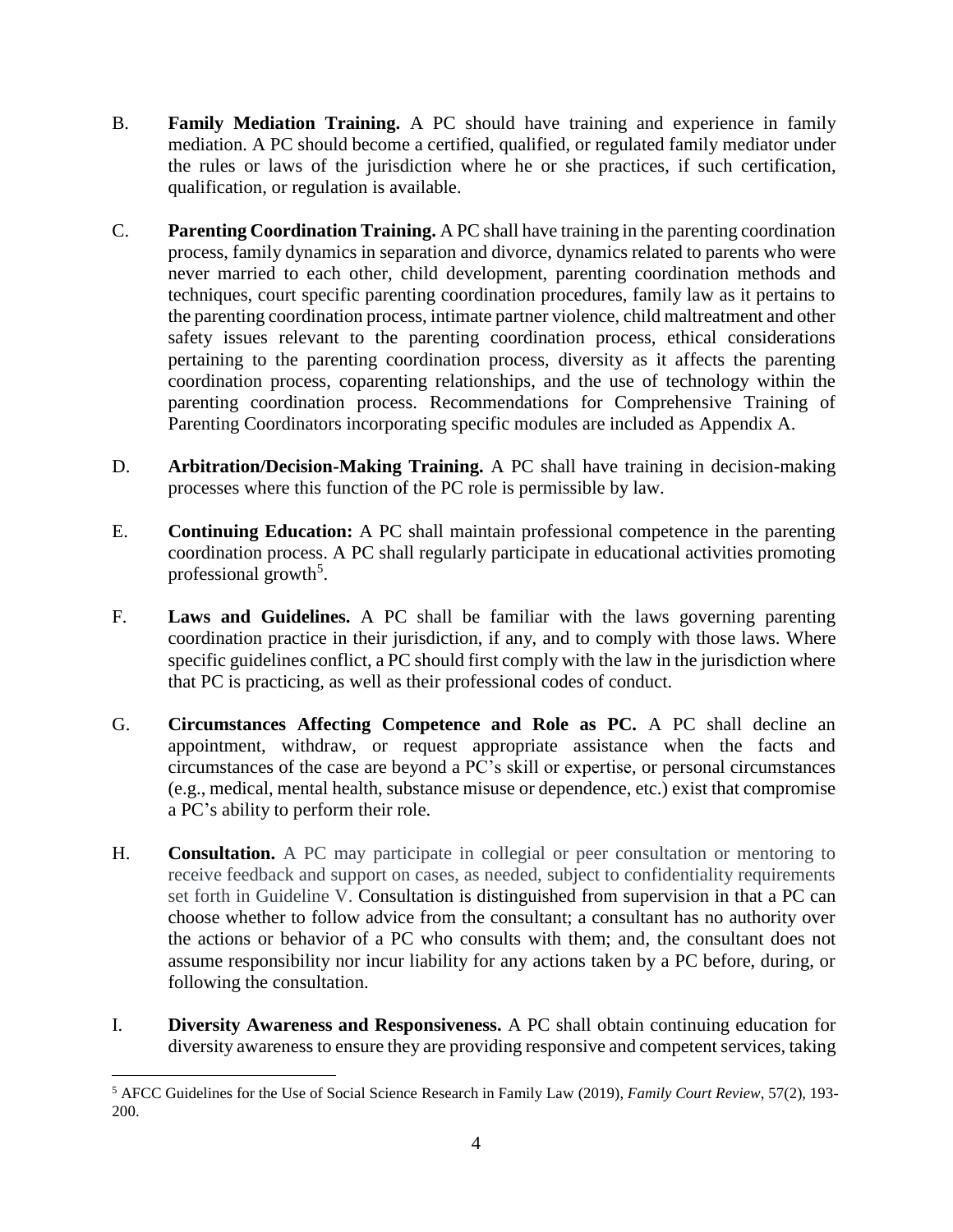into consideration core cultural identities such as race, ethnicity, religion, gender, sexual orientation, and socioeconomic status; as well as potential cultural identities that may not be obvious, but which likely affect an individual's personal presentation (such as an illness or disability) and worldview. A PC shall also be aware of the diverse nuances of specific family structure, such as same gender coparents, blended families, and extended family caregivers.

#### **Guideline II - Impartiality**

**A PC shall maintain impartiality in the parenting coordination process, although a PC is not neutral when making recommendations and decisions that impact best interests of the children. Impartiality is defined here as freedom from favoritism or bias in word or action.**

- A. **Gifts and Favors.** A PC shall neither give nor accept a gift, favor, loan or other item of value from any coparent having an interest in the parenting coordination process or from which a PC may profit.
- B. **Respect for Diversity.** A PC shall not allow their personal values, morals, or beliefs to compromise the parenting coordination process or their efforts to assist coparents and children. If a PC has personal values, morals, or beliefs that will interfere with the parenting coordination process, a PC shall decline the appointment or withdraw from the process.
- C. **Misrepresentation.** A PC shall not intentionally or knowingly misrepresent or omit any material fact, relevant law**,** or circumstance in the parenting coordination process.
- D. **Integrity.** A PC shall not accept any appointment, provide any service, or perform any act outside the role of a PC that would compromise the integrity of the parenting coordination process.
- E. **Maintaining Impartiality.** A PC shall advise participants of any circumstances that may impact their impartiality, including potential conflicts of interests or bias. A PC shall withdraw if a PC determines they cannot act in an impartial or objective manner.
- F. **Undue Influence.** A PC shall not be compromised by outside pressure, bias, fear of criticism, or self-interest, including monetary gain. A PC shall not coerce or improperly influence a coparent to make a decision.
- G. **Harassment or Exploitation.** A PC shall not engage in any form of harassment or exploitation of coparents, children, students, trainees, supervisees, employees, or colleagues.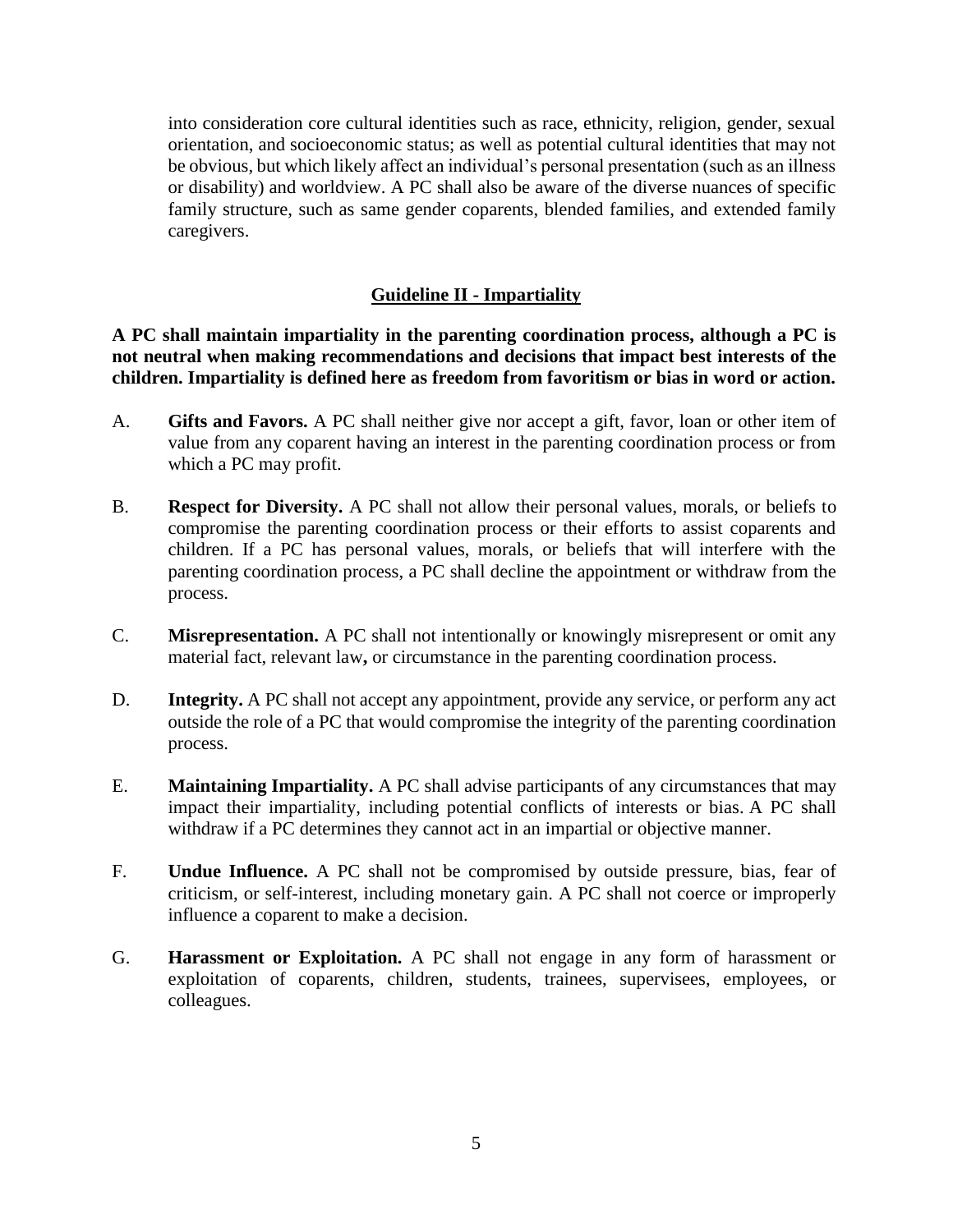## **Guideline III – Conflict of Interest**

**A PC shall not serve in a case that would create a conflict of interest. A conflict of interest is a situation in which a person is involved in competing interests or loyalties and serving one interest may involve working against another interest.**

- A. **Disclosure.** A PC shall disclose existing or potential conflicts of interest as soon as practical after becoming aware of any factor that gives rise to the potential conflict.
- B. **Waiver.** A PC may serve after the appropriate disclosure of an existing or potential conflict, upon the written agreement of coparents and others specifically related to the existing or potential conflict.
- C. **Additional Services.** A PC shall not create a conflict of interest by providing any other services to coparents, children, or other family members.
- D. **Referrals.** A PC may make referrals to other professionals to provide services to coparents, children, or other family members, but shall avoid actual or apparent conflicts of interest when making referrals. A PC shall not receive any commission, rebate, or remuneration from making a professional referral.
- E. **Solicitation.** A PC shall not solicit or agree to provide future professional services to coparents, children, or other family members beyond the role of parenting coordination.
- F. **Respect of Other Professional Roles.** A PC shall respect the role of other professional disciplines in the parenting coordination process and shall promote cooperation between PCs and other professionals.

## **Guideline IV – Multiple Roles**

#### **A PC shall not serve in multiple concurrent or sequential roles in the same case, even with the consent of coparents.**

- A. **Multiple Concurrent or Sequential Roles:** A professional shall not act as a PC with coparents or others directly involved in the parenting coordination process if they previously provided professional services to the same parties. Also, a PC shall not provide professional services other than those pertaining to the parenting coordination process during, or after the term of a PC's involvement with the family. This includes, but is not limited to, service as a confidential mediator, court evaluator, child's attorney, guardian ad litem, child advocate, therapist, consultant, coparenting counselor or coach.
	- 1. A PC shall not have served or serve as a confidential mediator for anyone involved in the same case.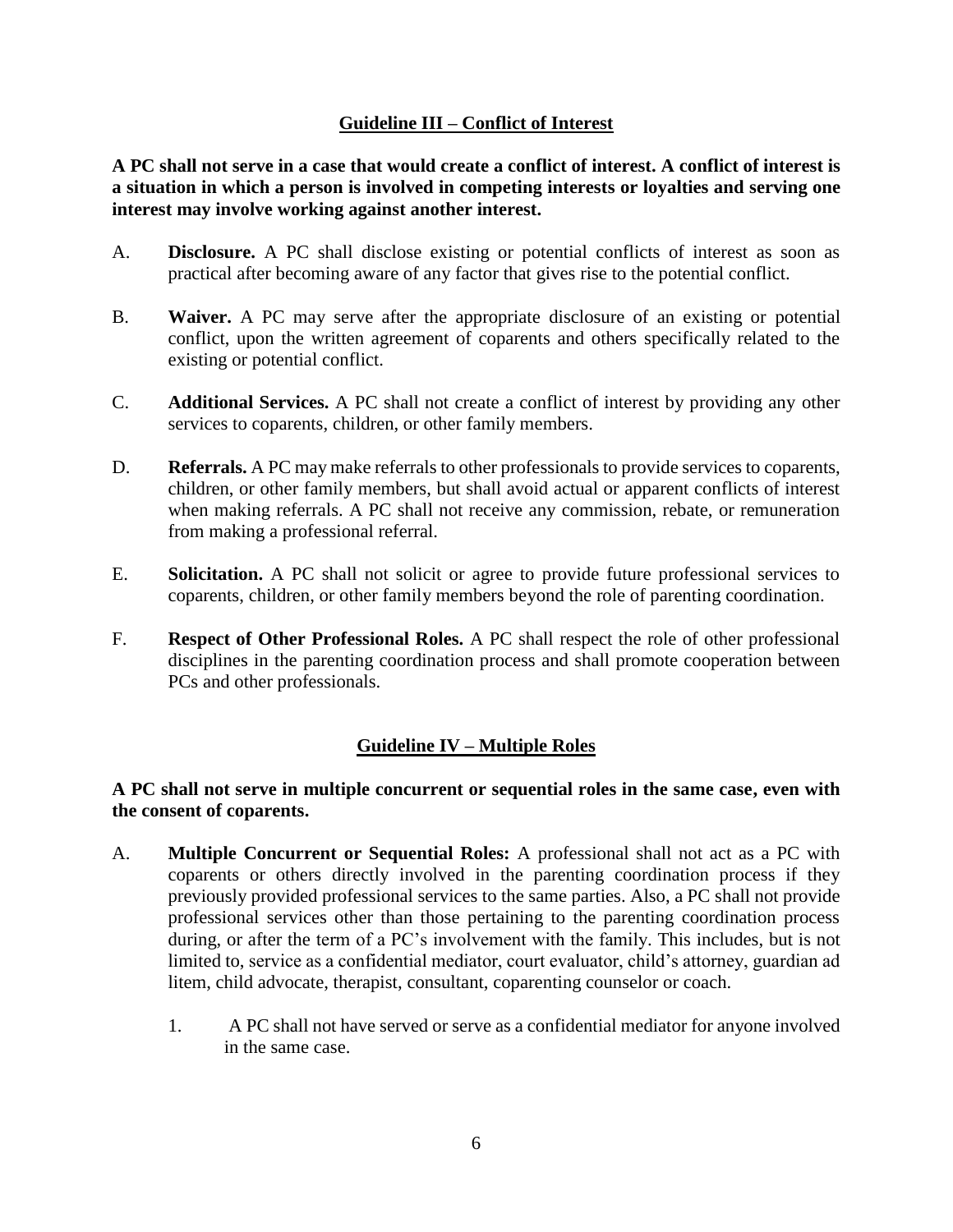- 2. A PC shall not have served or serve in a court evaluator role capacity for anyone involved in the same case.
- 3. A PC shall not have served or serve as a child's attorney, guardian ad litem, or child advocate for anyone involved in the same case.
- 4. A PC shall not have served or serve as a therapist, consultant, or coparenting counselor/coach and shall not 'formally' engage in such roles concurrently or sequentially for any party involved in the same case.
- 5. A PC shall not have served or serve as a lawyer for either coparent or anyone involved in the same case.
- B. **Facilitation Role.** A PC should attempt to facilitate resolution of issues by agreement of coparents; however, a PC is not acting in a formal mediation capacity, which would create a dual role.
- C. **Decision-Making Role.** An effort to facilitate resolution of an issue does not disqualify a PC from deciding an unresolved issue, where decision-making is permitted by court order. A PC should provide coparents with written notice of the shift to a decision-making role.

# **Guideline V – Confidentiality**

**A PC shall inform all participants in the parenting coordination process of the limitations on confidentiality before the process commences and throughout the process.** 

- A. **Confidentiality Outside the Parenting Coordination Process.** A PC shall follow the requirements in their jurisdiction regarding maintaining confidentiality outside the parenting coordination process except as provided by law, court order, or by written agreement of coparents.
- B. **Communication with Coparents and Children within the Parenting Coordination Process.** A PC shall notify coparents before the process commences that information shared between them is not confidential and may be shared with other involved participants such as extended family members, professionals, and relevant non-professionals. When a PC includes a child in the process, they should provide information about the limits of confidentiality to them in developmentally appropriately language.
- C. **Communication with Collateral Sources.** Collateral sources may include family members and other relevant professionals and nonprofessionals. With necessary authorization, a PC has discretion to communicate and exchange information with collateral sources. Before requesting information from a collateral source, a PC shall disclose the limits of confidentiality with respect to the request.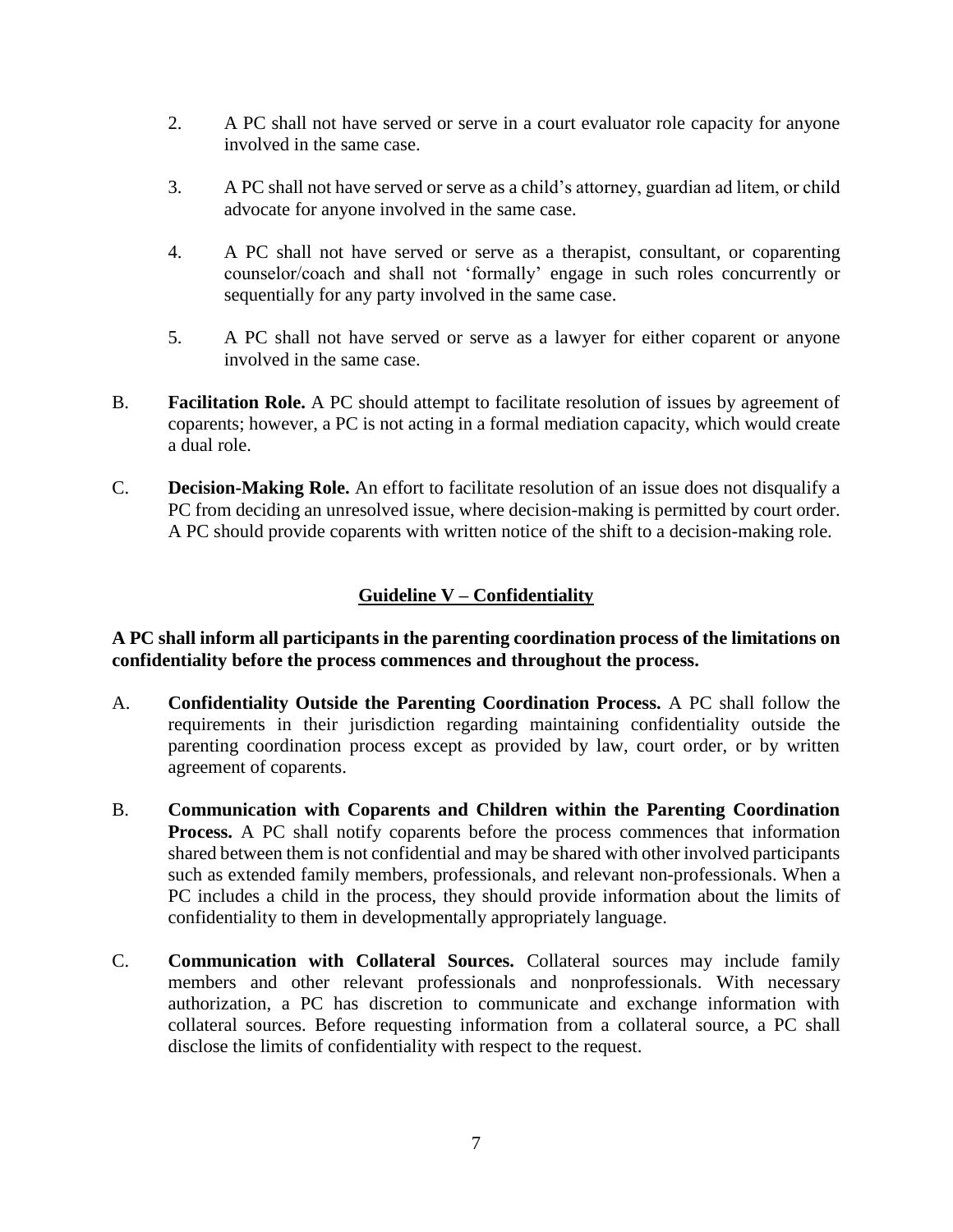- D. **Mandated Reporting Laws.** A PC shall inform coparents of the following limitations of confidentiality:
	- 1. A PC shall follow reporting requirements in their jurisdiction regarding suspected abuse or neglect of a child or vulnerable adult to protective services or law enforcement whether or not a mandatory or voluntary reporter under state, provincial, or federal law; and
	- 2. A PC shall report to law enforcement or other authorities if a PC has reason to believe that any family member appears to be at serious risk to harm himself or herself, another family member, or a third party.
- E. **Confidentiality of Records.** A PC shall maintain confidentiality of all records developed or obtained during the parenting coordination process in accordance with their licensure requirements, the law, or court order.
	- 1. A PC shall maintain security in the storage and disposal of records.
	- 2. A PC shall follow jurisdiction and licensure requirements when relocating or closing a parenting coordination practice.
- F. **Use of Confidential Information for Educational Purposes.** A PC shall not disclose the identity of coparents, children, or others involved in the parenting coordination process when information is used for teaching, writing, consulting, supervision, research, or public information.

## **Guideline VI – Scope of Authority**

**Whenever possible, a PC should serve by formal order of the court. Any court order or consent agreement of coparents shall clearly and specifically define the PC's scope of authority and responsibilities. The ability of a court to appoint a PC on its own authority varies; some jurisdictions require coparents to consent before a PC may be appointed.**

- A. **Court Order**. A PC should not initiate services until they have received an appointment order, or in jurisdictions where parenting coordination cannot be ordered by the court, a PC should not initiate services in the absence of a consent agreement between the parties, the counsel (if any), and the PC that satisfies any legal requirements. If a court order or consent agreement for parenting coordination services between coparents requires a PC to provide services outside the scope of the parenting coordination process or accepted standards of professional practice, the PC shall address and remedy any such conflict or decline the appointment.
- B. **Recommended Language for Appointment Orders**. The court order or consent agreement between coparents should define essential elements of the parenting coordination process including: term of service, definition and purpose of the PC role, scope of authority of a PC, access to information by a PC, limits of confidentiality, parenting coordination procedures, procedure for decision-making, submission of reports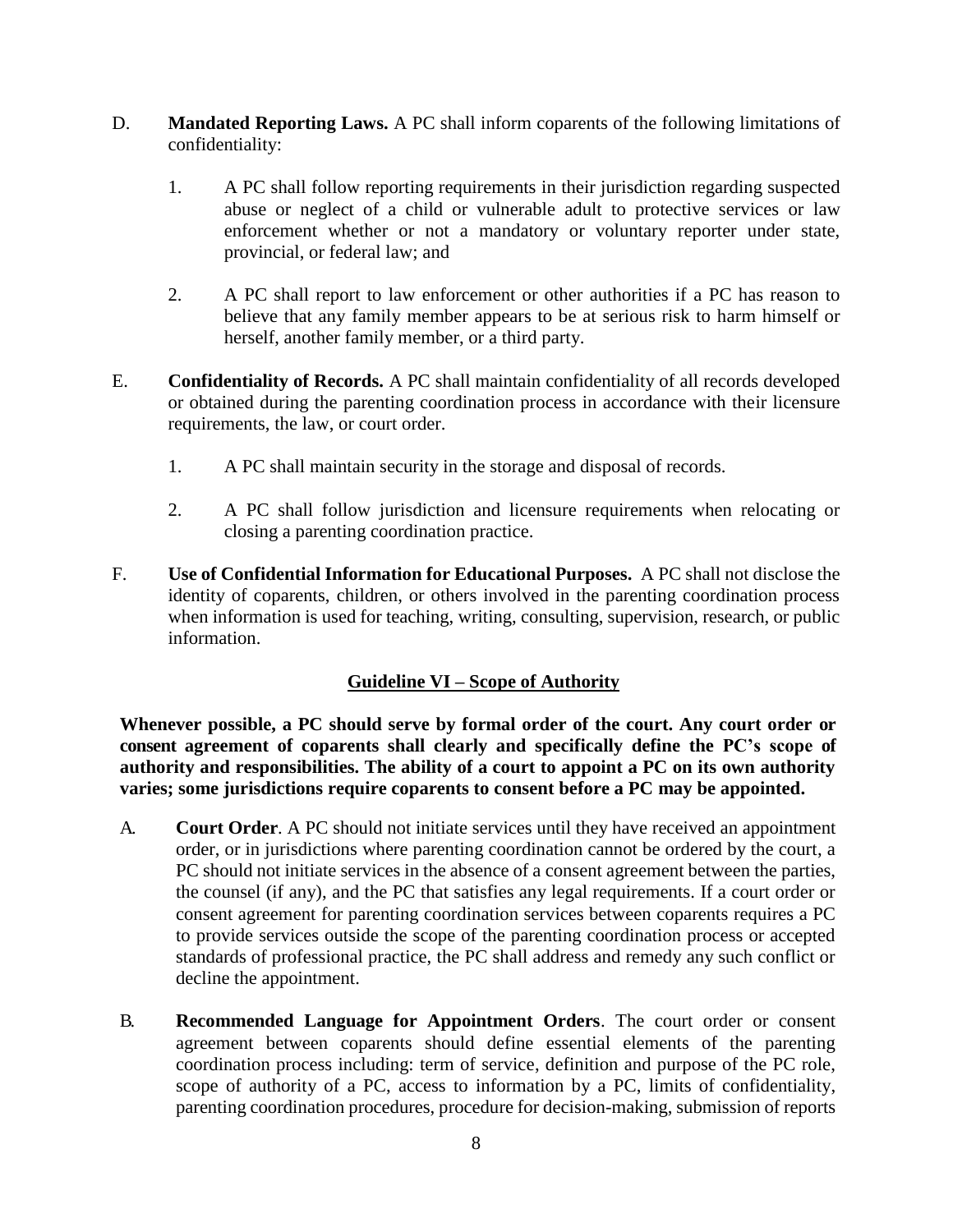to the court or to coparents, judicial review process, parenting coordination fees and costs, process for grievances, and process for termination of parenting coordination services.

- C. **Compliance with Laws, Rules, and Orders.** A PC shall comply with all statutes, court orders and rules, administrative orders, and rules relevant to the parenting coordination process.
- D. **Professional Services Contract.** In addition to the court order or a consent agreement between coparents to appoint a PC, a written professional services contract between coparents and the PC shall be used to detail essential elements of the parenting coordination process not contained in the court order or the consent agreement, and other professional issues such as schedule of fees, billing practices, recording keeping, and retainers. A Professional Services Contract is sometimes referred to as a written informed consent agreement.

# **Guideline VII – Roles and Functions**

#### **A PC shall assist coparents in reducing harmful conflict and in promoting the best interests of the children consistent with the roles and functions of a PC.**

- A. **Intake Process.** A PC serves a screening and information gathering function. A PC shall screen clients referred for services for suitability of the process. A PC should review a custody evaluation; interim or final court orders; information from other collateral sources; intimate partner violence protective orders; any other applicable cases involving criminal assault, intimate partner violence or child abuse; and other relevant records such as educational records, medical, mental health, therapy, and treatment records; and then analyze the impasses and issues as brought forth by coparents.
- B. **Assessment or Appraisal.** A PC serves an assessment function. A PC shall conduct ongoing assessment regarding: appropriateness of coparents for continuation in the parenting coordination process; the need to refer any family member to another professional for services, such as evaluation or treatment; safety of family members and the PC; efficacy of utilized techniques and interventions; and, compliance and violations of the parenting plans or court orders and agreements between coparents and recommendations or decisions by a PC.
- C. **Education.** A PC serves an educational function. A PC should educate coparents about child development, separation/divorce research, the effects of conflict and impact of coparents' behavior on the children, parenting skills, communication, and conflict resolution skills. A PC may model or teach coparents skills and provide direction/redirection to assist coparents in the acquisition of those skills.
- D. **Coordination/Case Management.** A PC serves a coordination or case management function. A PC should work with the professionals and systems involved with the family (e.g. mental health, health care, social services, education, legal). A PC may also work with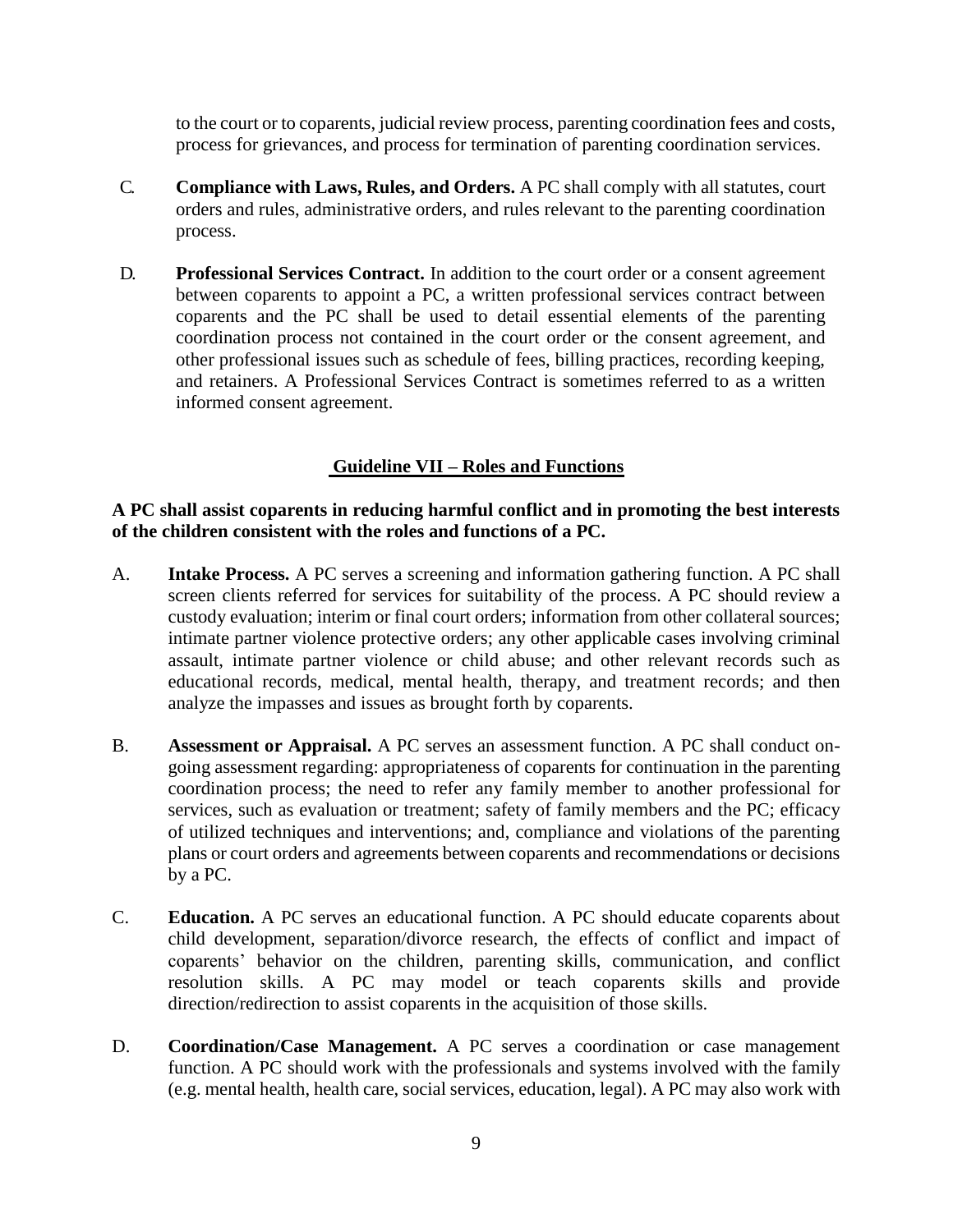extended family, stepparents, and significant others. A PC may also monitor, implement, and enforce court ordered intervention services if authorized to do so.

- E. **Conflict Management.** A PC serves a conflict resolution function, primarily to help coparents resolve or manage child-related conflict. A PC may utilize negotiation, mediation, and arbitration skills. To protect coparents and children in IPV cases, a PC should tailor the process and techniques to prevent opportunities for coercion.
- F. **Communication.** A PC serves as a conduit for communication between coparents. A PC should establish communication protocols and rules of engagement in order to facilitate respectful, child-focused communication between coparents.
- G. **Decision-making.** In some jurisdictions a PC may be empowered to make reports or recommendations to the court, or to make legally binding decisions. These decisions may be subject to judicial review to the extent described in the court order or by consent agreement of coparents.
- H. **Parenting Plan.** A PC may provide clarification of parenting responsibilities and parenting time as authorized by a court order or consent agreement. If authorized by a court order or consent agreement, a PC may assist coparents in developing or revising a parenting plan.
- I. **Written Agreements.** A PC may communicate to the court regarding agreements between coparents, and submit such agreements, if authorized by law or pursuant to the parenting coordination agreement.
- J. **Limitations on Functions.** A PC shall not offer legal advice, therapeutic services, or serve in any additional professional role for any member of the family for which parenting coordination is provided.

## **Guideline VIII – Informed Consent**

#### **A PC shall facilitate the participants' understanding of the parenting coordination process.**

- A. **Power and Rights.** A PC is in a position of considerable authority. A PC shall communicate to coparents the extent of their parental rights given the authority that may be delegated to a PC in the form of recommendations, decision-making, the provisions of confidentiality, the professional persons and other collaterals with whom a PC will be authorized to consult or obtain information. A PC shall communicate to coparents their right to seek redress with the court.
- B. **Understanding the Role of a PC**. At the commencement of the parenting coordination process, and as appropriate thereafter, a PC shall review the court order or consent agreement and the professional services agreement with coparents to clarify with them the nature of the PC's role, function, authority, provision of confidentiality, and procedures.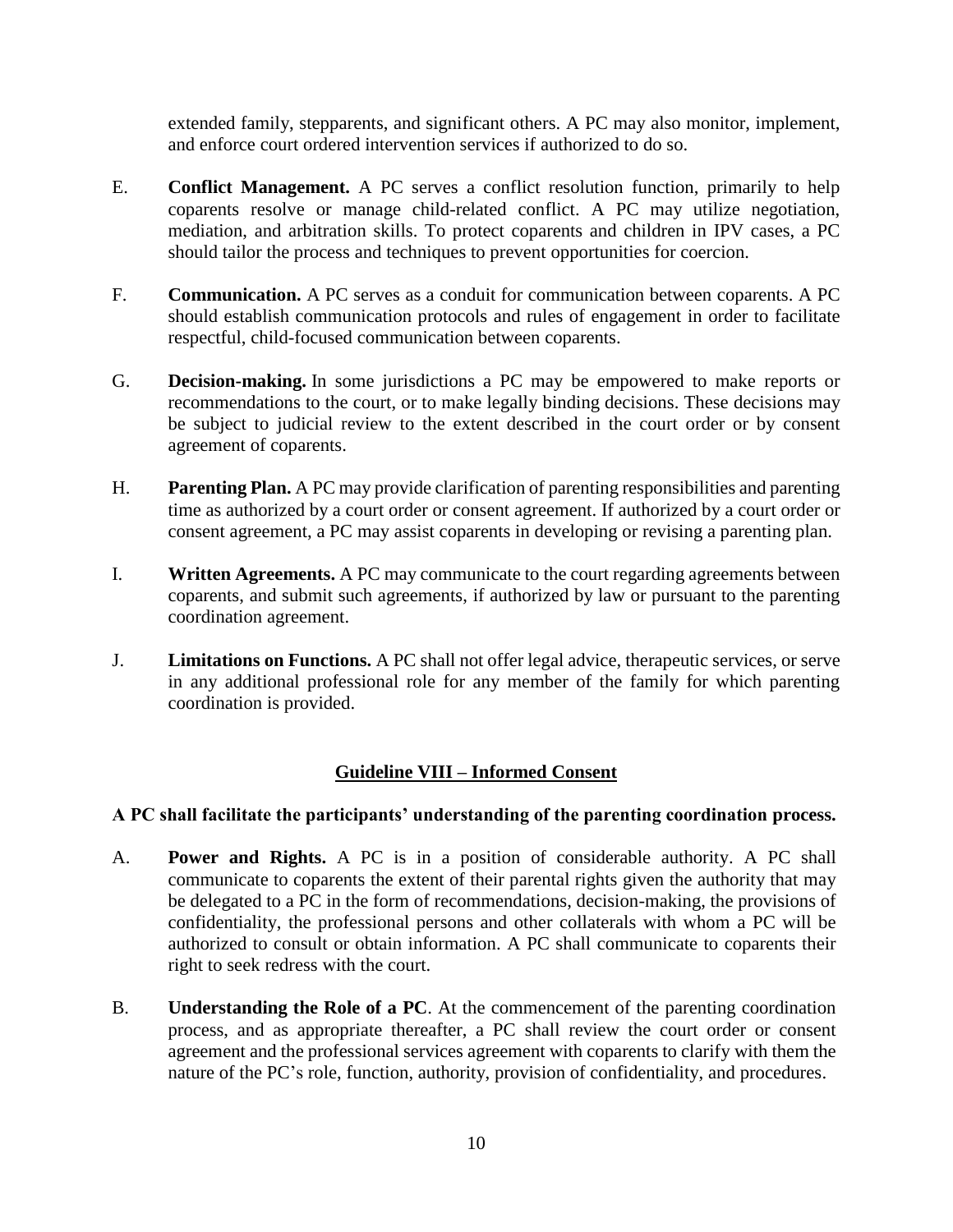C. **Children Involved in the Parenting Coordination Process.** A PC may meet with children in the parenting coordination process if they are trained in interviewing children and possess the appropriate skills. When meeting with children, a PC shall explain, in developmentally appropriate language, the PC's role, provisions of confidentiality, and anticipated involvement of the children in the process.

# **Guideline IX – Fees and Costs**

## **A PC shall fully disclose and explain the basis of any fees and costs to coparents.**

- A. **Allocation of Fees/Costs.** All fees for parenting coordination services shall be based upon the time expended by a PC and any administrative costs. All fees and costs shall be appropriately allocated between coparents as ordered by the court or as agreed upon in a PC's written fee agreement. A PC may be granted authority to reallocate fees based upon a coparent's responsibility for the actions that led to incurring those fees.
- B. **Prior Notice of Fees/Costs in Writing.** Prior to commencement of the parenting coordination process, a PC shall provide to coparents, in writing, the basis of fees and costs; retainer, if any; procedures for payment; and collection of fees associated with postponement, cancellation, and nonappearance; as well as identifying any other activities that may incur fees and costs.
- C. **Billable Services.** Activities for which a PC may charge include time spent interviewing coparents, children and collateral sources of information; preparation of agreements; correspondence, recommendations, decisions and reports; review of records and correspondence; telephone and electronic conversation; travel; court preparation; and appearances at hearings, depositions and meetings and any associated costs for these.
- D. **Failure to Meet Fee/Costs Agreements**. A PC shall inform coparents that they may suspend or terminate services due to the lack of payment by either coparent.
- E. **Recordkeeping of Fees/Costs**. A PC shall maintain records necessary to document charges for services and expenses and should provide a detailed accounting of those charges to a coparent, their counsel or the court, if requested to do so in accordance with the requirements of the PC's governing body or by law.
- F. **Contingency Fees Prohibited**. A PC shall not charge a contingent fee or base a fee on the outcome of the process.
- G. **Remuneration for Referrals.** A PC shall not accept nor provide a fee for a parenting coordination referral, as further delineated in Guideline III.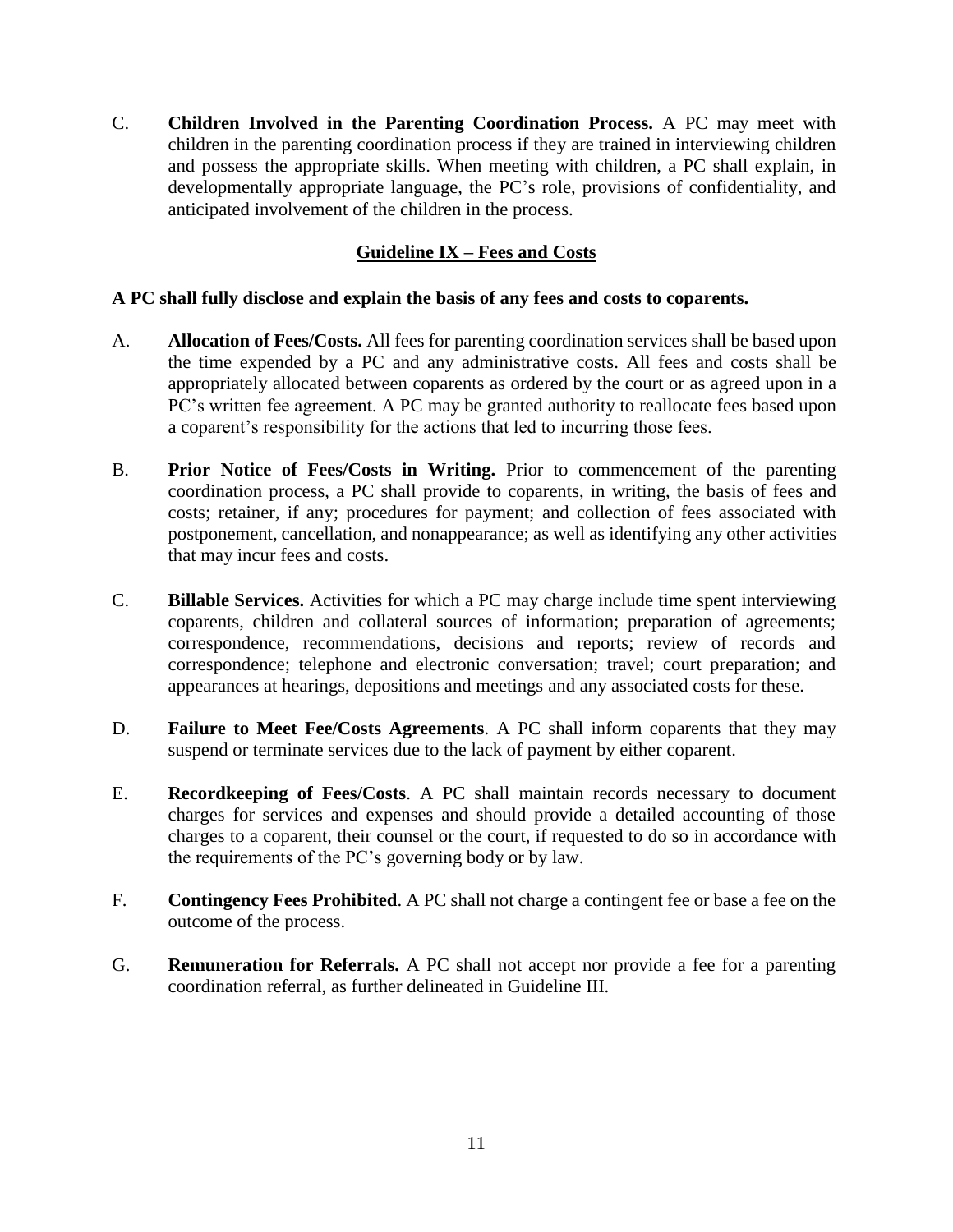## **Guideline X – Communication and Record-Keeping**

**A PC shall communicate in a manner that preserves the integrity of the parenting coordination process and considers the safety of coparents and children when communicating with coparents, counsel, children, and the court. A PC should have access to persons involved with family members and documentary information necessary to fulfill their responsibilities.**

- A. **Ex Parte Communication.** A PC may engage in individual communications with each of the coparents and their attorneys, unless prohibited in the court order of appointment or consent agreement, or under formal arbitration procedural requirements. A PC should do so in an objective, balanced manner. A PC should communicate agreements, recommendations, and decisions to all coparents.
- B. **Reports to the Court.** A PC should follow the court's rules or instructions regarding reports to the court.
- C. **Collateral Communications.** A PC should have access to all professionals involved with family members including the custody evaluator, attorneys, school officials, medical, and mental health care providers. A PC should have the authority to meet with the children, any stepparent or person acting in that role, or anyone else a PC determines to have a significant role in contributing to or resolving the conflict. A PC should notify any such collateral sources of provisions of confidentiality pertaining to information obtained from them.
- D. **Access to Documents and Information.** A PC should have access to all relevant information including orders, motions, and pleadings filed in the case, the custody evaluation report, Guardian ad Litem reports, and school, medical, and mental health records of coparents and their children. Any court order should authorize a PC to execute releases and obtain consents to permit access to such data and other relevant information.
- E. **Interviews, Meetings, and Participants.** A PC should have initial separate or joint interviews with coparents. If a PC has appropriate training and skills, they may choose to interview the children in a developmentally appropriate manner. A PC may, as needed, interview any individuals who provide services to the children to assess the children's needs and wishes. Communication between a PC and coparents may take place in joint, face-to-face meetings or by electronic means. A PC should determine whether separate or joint sessions are appropriate. In cases involving IPV, a PC shall determine whether to conduct interviews and sessions with coparents separately or in other circumstances to ensure appropriate safety precautions.
- F. **Maintaining Records.** A PC shall maintain records in a manner that is in accordance with the PC's licensing or governing body, or law. The records shall be professional, comprehensive and inclusive of information and documents that relate to and support decisions and recommendations made during the parenting coordination process.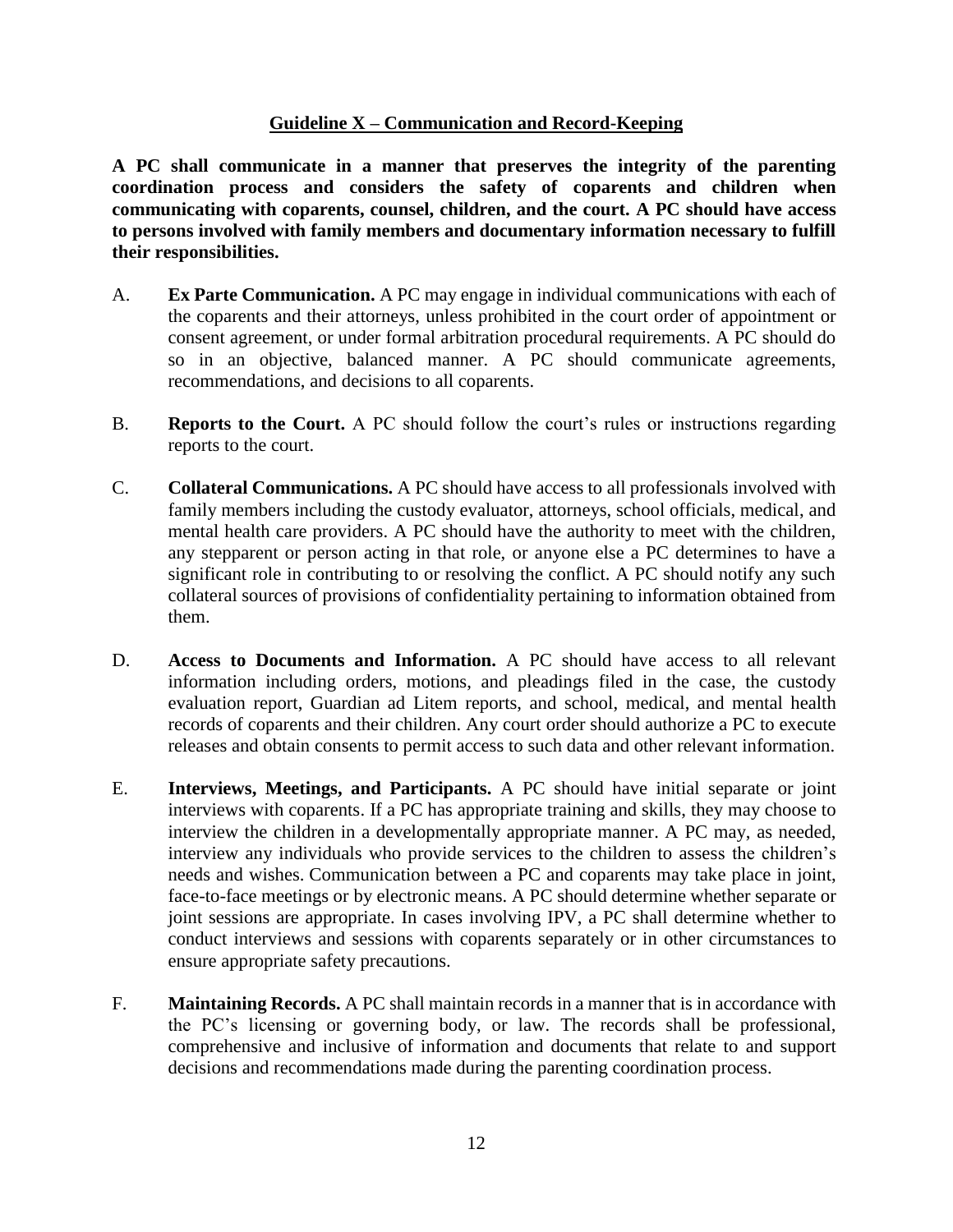- G. **Documentation of Agreements and Decisions.** A PC shall document in writing all agreements made by coparents and recommendations or decisions made by the PC.
- H. **Responsibility to the Court.** A PC shall be candid, accurate, and responsive in all communications with the court concerning their qualifications, availability, fees, and disciplinary sanctions related to the parenting coordination process as required by law or rule.

## **Guideline XI – Decision-Making**

**A PC should attempt to facilitate agreement between coparents in a timely manner on all disputes within a PC's scope of authority. A PC shall decide the disputed issues or make recommendations as appropriate when coparents do not reach agreement, if it is authorized by the court or consent of coparents.** 

- A. **Authority for Decision-Making.** A PC may be granted the authority to make decisions (with or without a right of appeal) for coparents when they are unable to agree, or a PC may be permitted only to make recommendations to coparents or to the court. The scope of a PC's decision-making authority may be limited in some jurisdictions. A PC should first address any dispute about their authority to address an issue prior to beginning work to resolve that issue.
- B. **Scope of Decision-Making**. A PC shall have only the authority to address issues that are identified in the court order or consent agreement. A PC shall have the authority, as specified in the court order or consent agreement, to resolve the following types of issues:
	- 1. Minor changes or clarification of parenting time/access schedules or conditions including vacation, holidays, and temporary variation from the existing parenting plan;
	- 2. Procedures for transitions or exchanges of the children including date, time, place, means of transportation and transporter;
	- 3. Health care management including, but not limited to medical, dental, orthodontic, vision, and other specialties;
	- 4. Child-rearing issues, including but not limited to disciplinary practices, bedtime routines, diet, and homework support.
	- 5. Psychotherapy or other mental health care, for the children and coparents;
	- 6. Psychological testing or other assessment of the children and coparents;
	- 7. Education or daycare, including choice of school, tutoring, summer school, participation in special education testing and programs, or other major educational decisions;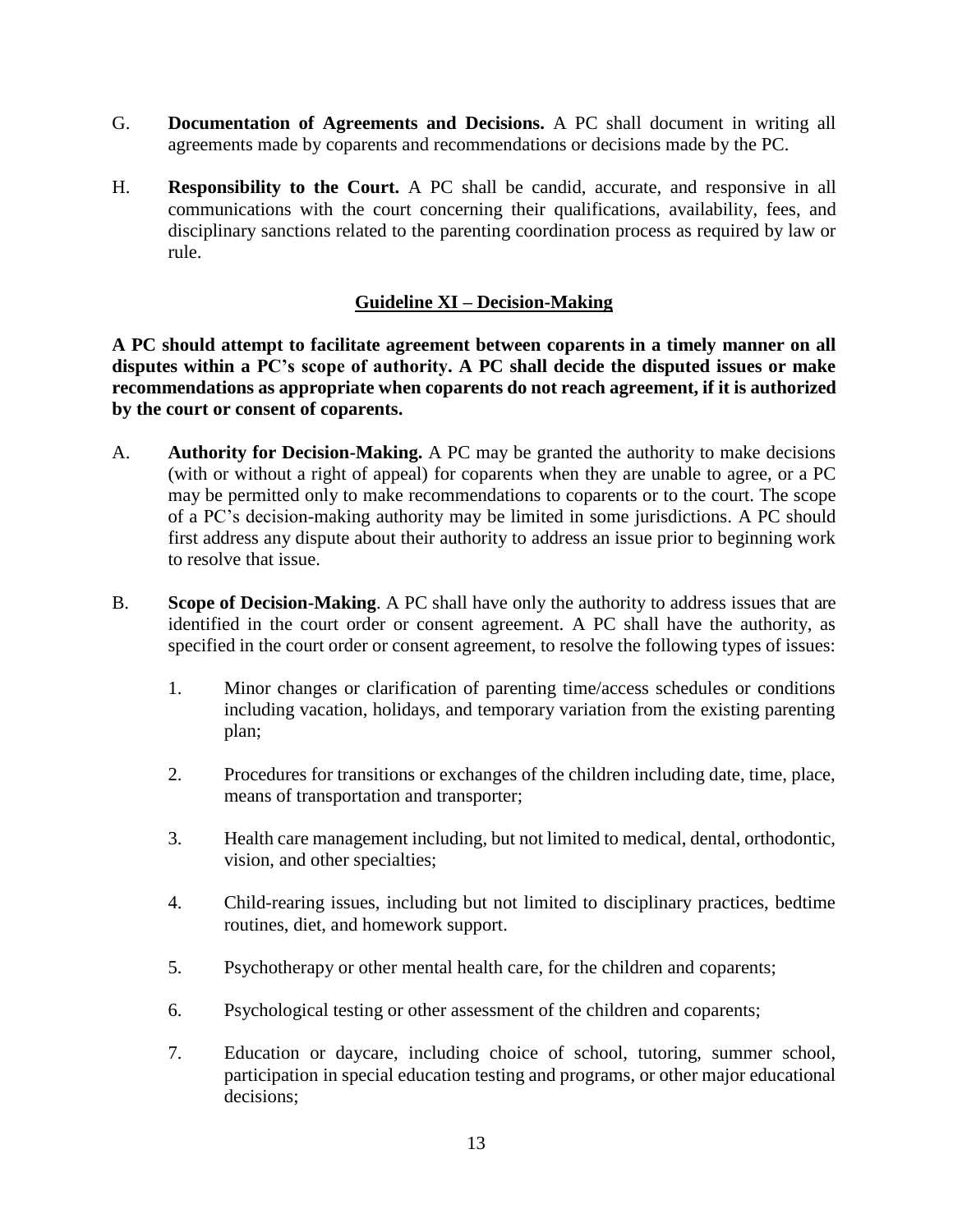- 8. Enrichment and extracurricular activities, including camps and employment;
- 9. Religious observances and education;
- 10. Children's travel and passport arrangements;
- 11. Clothing, equipment, and personal possessions of the children;
- 12. Verbal or written communication, including any forms of electronic communication between coparents about the children.
- 13. Verbal or written communication, including any forms of electronic communication by between a coparent and children when they are not in that coparent's care;
- 14. Alteration of appearance of the children including haircuts, tattoos, ear and body piercing, and cosmetic surgery;
- 15. Roles of and contact with significant others, romantic interests, and extended families;
- 16. Substance misuse assessment or testing for either or both coparents or for a child, including access to results; and
- 17. Parenting classes for either or both coparents.

This list is not meant to be inclusive; rather, it provides a framework for understanding the types of issues a PC may routinely address.

- **C. Considerations During Decision-Making.** A PC should consider written or verbal statements about the dispute from each parent, and other relevant sources of information. The methodology used by a PC shall be fair to coparents and transparent to the court and the coparents. A PC shall ensure that each coparent has an opportunity to be heard in the process. A PC shall convey their expectations of coparents' participation in the process and the consequences of nonparticipation. If either coparent refuses to participate, a PC may take appropriate action governed by the court order, relevant statutes, or consent agreement.
- D. **Written Decision of a Parenting Coordinator.** If authorized to make decisions by the law, a PC should communicate their decisions in a timely manner, to be followed by written documentation of the decision. In the event decisions are provided orally, a written version shall follow in a timely manner. A PC should provide rationale for the decision, with the level of detail depending on the nature and magnitude of the issue.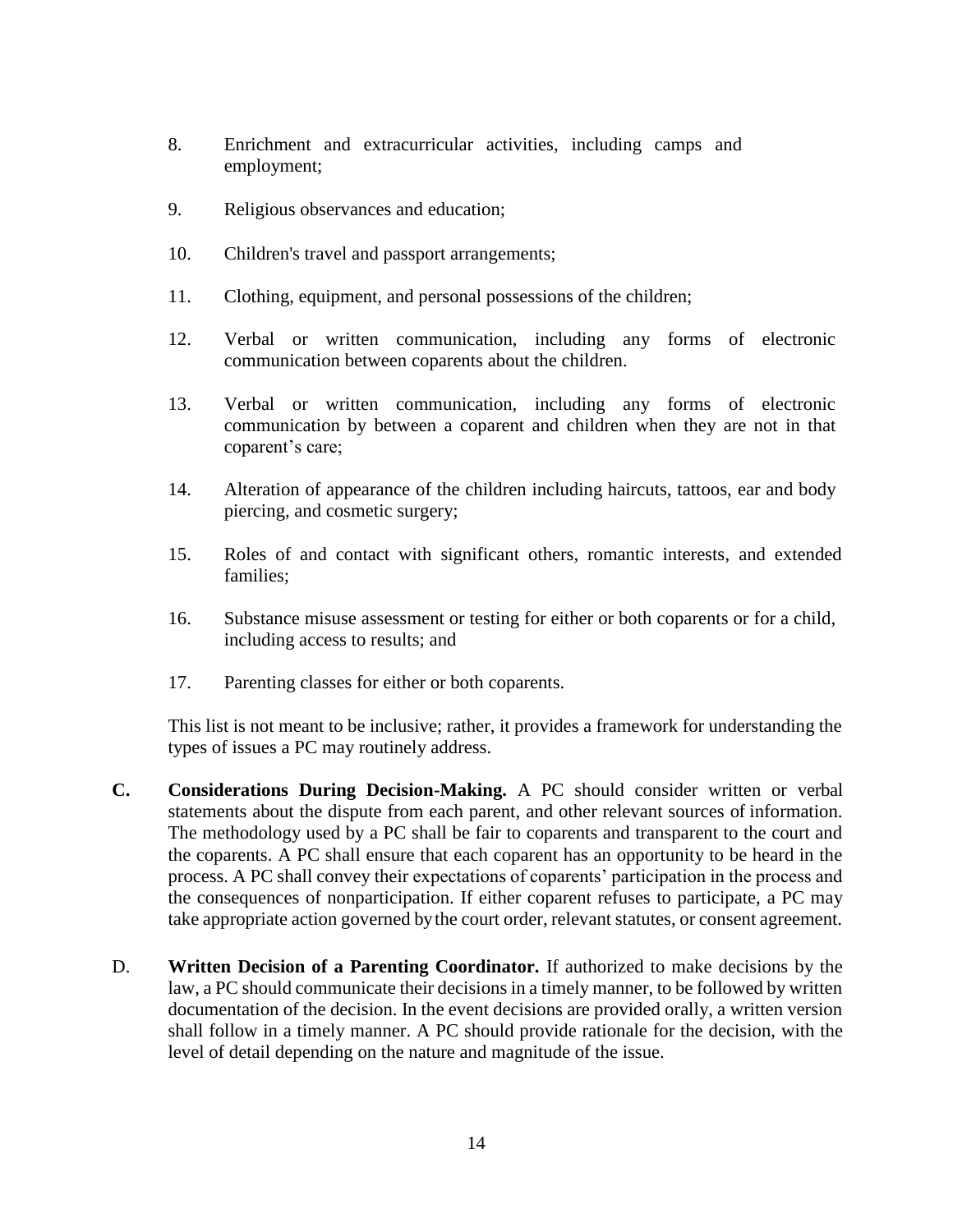E**. Major Decisions**. A PC shall not make decisions that would change custody or substantially change the parenting plan.

# **Guideline XII – Marketing Practices**

**A PC shall not engage in any marketing practice that diminishes the importance of a coparent's right to self-determination, compromises the impartiality of the PC, or demeans the integrity of the parenting coordination process or the judicial system.** 

- A. **False or Misleading Marketing Practice**. A PC shall not engage in marketing practices that contain false or misleading information.
- B. **Accuracy and Honesty.** A PC shall ensure that any advertisements regarding qualifications, services to be rendered, or the parenting coordination process are accurate and honest.
- C. **Promises**. A PC shall not make any claims of achieving specific outcomes.

## **Guideline XIII – Safety and Capacity**

## **A PC shall be aware of issues regarding safety and capacity that may diminish the integrity of the parenting coordination process. A PC shall promote the safety of all participants throughout the parenting coordination process.**

- A. **Screening.** A PC shall screen prospective cases for IPV and decline cases if they do not have specialized training and procedures to effectively manage those cases. A PC should provide ongoing screening and terminate their role as PC if they are unable to manage those cases.
- B. **Protective and No-Contact Orders.** A PC shall honor the terms of all active protective orders and no-contact orders for protection and take measures that may be mandated to ensure the safety of coparents, their children, and the PC.
- C. **Monitoring for Safety.** A PC shall monitor the process for the presence of safety concerns, intimate partner violence, child abuse and neglect, and take appropriate action to address such issues when they are identified.
- D. **Suspending or Terminating Process Based upon Safety Concerns.** A PC shall suspend or may terminate the parenting coordination process when they determine it is unsafe to continue and shall notify the court of the suspension or termination, if required.
- E. **Interruption in Services Due to Parental Impairment or Incapacity.** A PC shall adjourn, terminate, or modify the parenting coordination process if a coparent is incapable of participating in the process.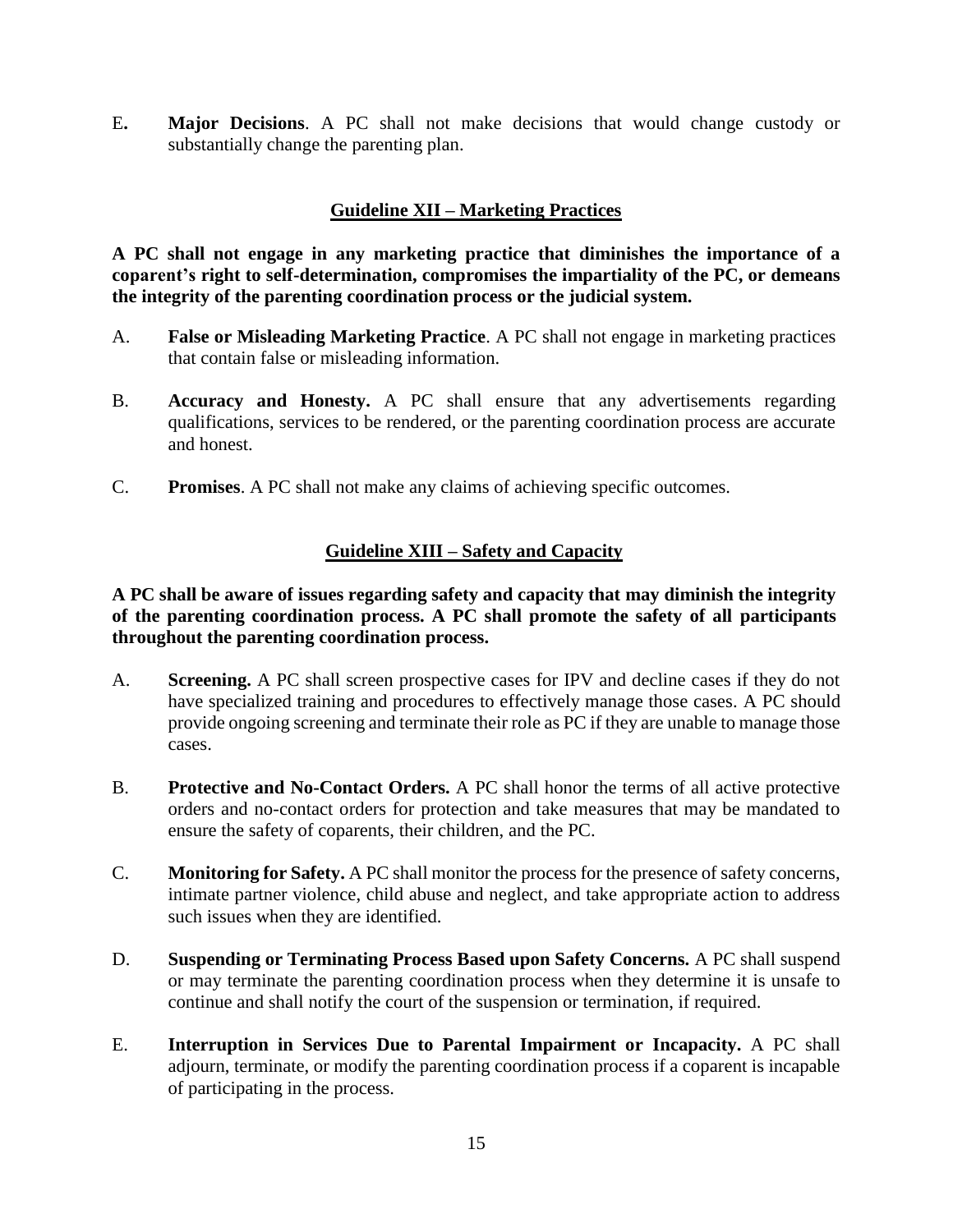F. **Suspicion of Substance Misuse and Mental Impairment.** A PC shall be alert to the reasonable suspicion of any substance misuse by either parent or child, as well as any psychological or psychiatric impairment of any parent or child that compromises their parenting or may be detrimental to the best interests of the children or the safety of family members. A PC may recommend a substance abuse or mental health evaluation and treatment as the PC might deem necessary during the parenting coordination process to address the best interests of the children affected, if legally authorized to do so.

## **Guideline XIV – Security, Confidentiality and Privacy Related to Use of Technology**

**A PC shall manage the risks related to the confidentiality and security of information by taking reasonable steps to protect the privacy of all interactions and documentations exchanged consistent with privacy legislation in a PC's jurisdiction.** 

- A. A PC should become knowledgeable of and utilize the most current technology available to prevent access to information, documents, or communications within the parenting coordination process to unauthorized third parties.
- B. A PC should utilize protection against viruses and malwares, as recommended by the relevant privacy legislation, when utilizing a computer or electronic device for parenting coordination services, including avoidance of wireless communication that is not secure.
- C. A PC should develop a protocol for the safe storage and disposal of information and data.
- D. A PC should determine the procedures and protocols for providing parenting coordination services remotely or via telecommunications (e.g. telephone, teleconference, electronic group text, email communications, etc.) to ensure the privacy and integrity of the parenting coordination process.
- E. A PC shall follow their professional standards regulating telepsychology and interstate and international practice.

#### **Definitions**

These definitions are intended to clarify key concepts and terms that appear throughout these Guidelines. Some terms may vary by jurisdiction.

**Arbitration:** The hearing and determination of a dispute by a neutral third party with decisionmaking authority.

**Collateral Sources:** Professionals and nonprofessionals who assist or are invited to participate in the parenting coordination process.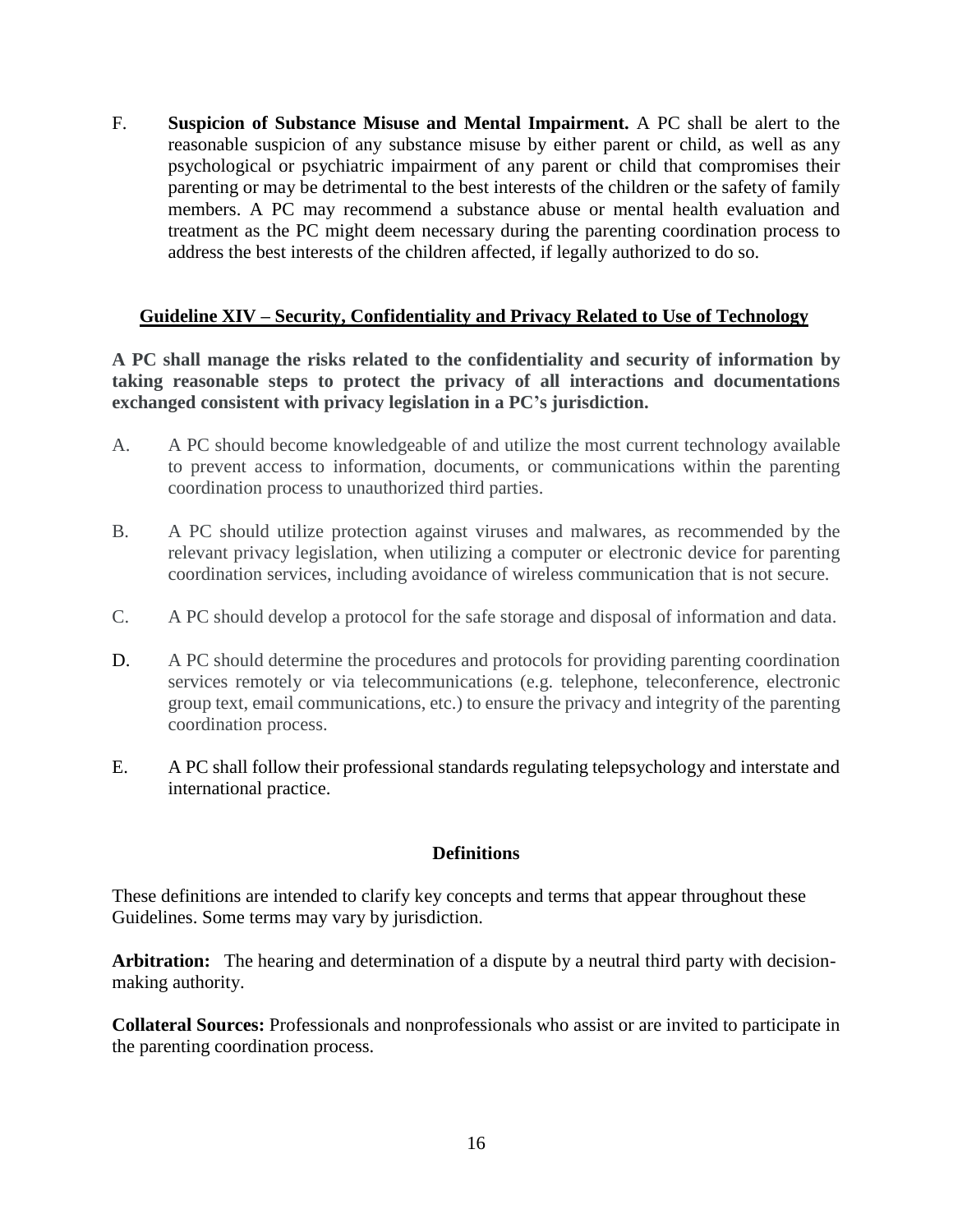**Consent Agreement (or Stipulated Agreement):** A written memorialization, sometimes a court order, specifying the terms under which coparents will conduct themselves. A consent agreement should include the details to which the individuals are agreeing and should be signed and dated by both coparents. In some jurisdictions, consent agreement may be referred to as a stipulated agreement.

**Coparent:** An individual who shares legal responsibility for a child with another individual, regardless of biological relationship or the circumstances under which responsibility has been initiated or defined. Coparents may include grandparents, guardians, or others who serve in a quasi-parenting role with a child.

**Decision:** In some jurisdictions, PCs have quasi-judicial authority to make binding decisions<sup>6</sup> for coparents to follow, which are often subject to appeal. In other jurisdictions, decisions may be the equivalent of recommendations that are subject to further judicial review before they become binding. Written decisions are often accompanied by an explanation or basis for the decision and the process by which the decision was made.

**High-Conflict Coparents:** Coparents who are unable to resolve the overwhelming majority, or all, of the disputes that arise between them regarding the health, education, general welfare, and process of raising their common children. These individuals tend to rely on the courts or other third-party professionals for recommendations or directives for resolution of such disputes and frequently struggle with communication with one another regarding their common children.

**Intimate Partners:** Individuals who share or have shared a close interpersonal relationship, often including those who are married or have been married in the past; those who are dating, whether or not the couple has shared sexual intimacy and regardless of sexual orientation; those sharing a familial connection, such as adult family members like parent-child, and cohabitants, current and past. In the context of parenting coordination, intimate partners will usually refer to coparents who share children in common.

**Intimate Partner Violence (IPV):** Physically aggressive behaviors involving the intentional use of physical force with the potential for causing injury, harm, disability, or death and include: sexually aggressive behaviors; unwanted sexual activity that occurs without consent through the use of force, threats, deception, or exploitation; economically aggressive behaviors involving the use of financial means to intentionally diminish or deprive another of economic security, stability, standing, or self‐sufficiency; psychologically aggressive behaviors involving intentional harm to emotional safety, security, or wellbeing; and, coercively controlling behaviors involving harmful conduct that subordinates the will of another through violence, intimidation, intrusiveness, isolation, and/or control.

**Joint Custody:** An arrangement referring to the sharing of responsibility for children, physically (where the child resides or spends time), legally (decision-making), or both. Joint custody, when not distinguished, does not necessarily delineate the percentage allocation of parenting time (time-

<sup>6</sup> There are different terms for "decisions," based on jurisdictional differences, such as awards, determinations, binding recommendations, etc.